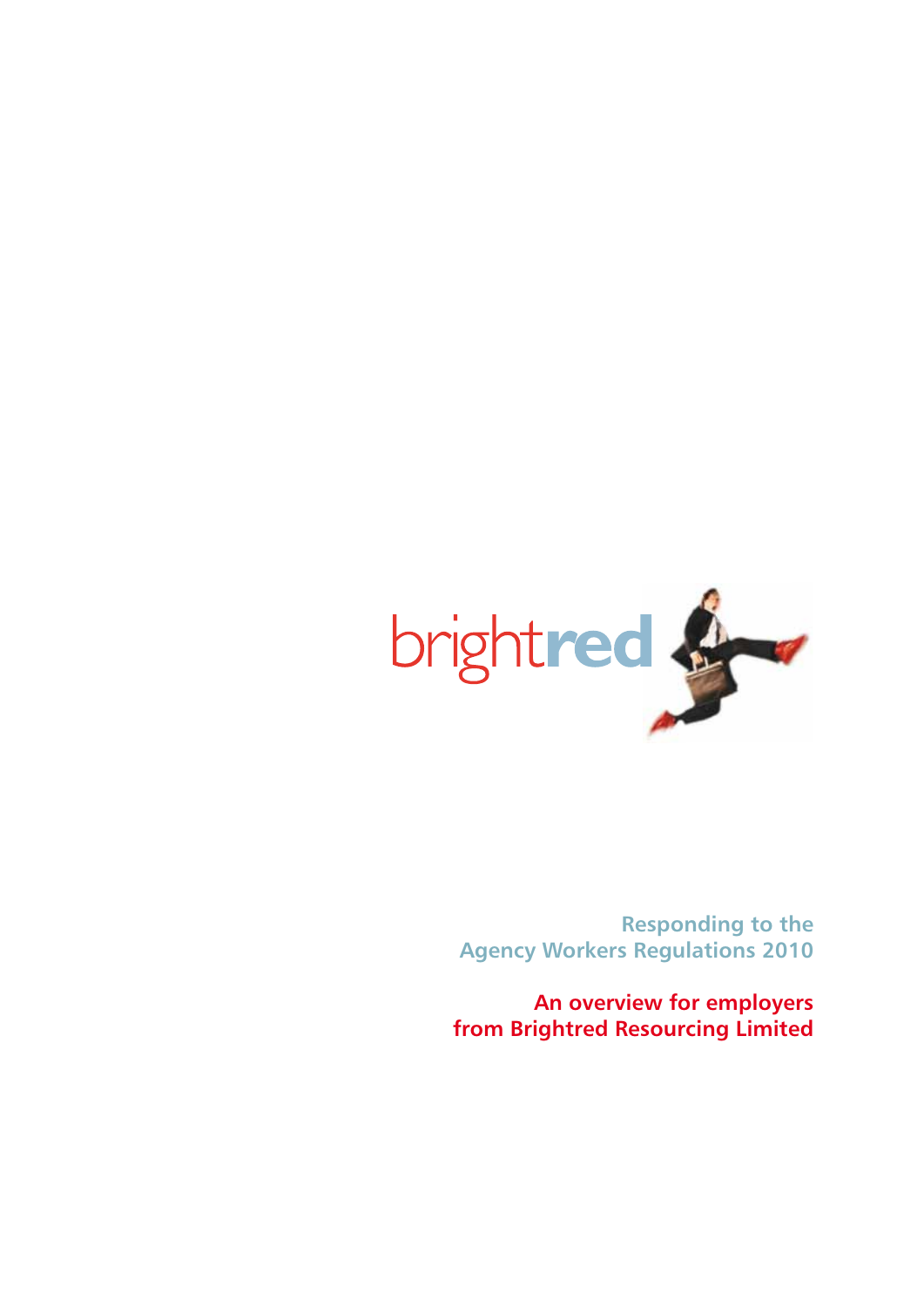# **Introduction**

The Agency Workers Regulations 2010 (the Regulations) were published at the start of 2010 and are in force from 1 October 2011. Government guidance is also available and aims to help both hirers of agency workers and the recruitment sector to understand the Regulations and the implications and responsibilities for both hirers and temporary work agencies.

The Government estimates the cost of the Regulations could be  $\pm 1.7-1.9$  billion per year. Whilst employers try to mitigate the impact in their particular organisations, the most likely areas in which increased costs of agency labour may arise include:

• increased pay/benefits, the extent of which will depend on the differential in pay and other terms between agency workers who accrue 12 weeks or more service and comparable employees. In addition, there may be increased costs arising from the access to collective facilities provisions

• indirect costs relating to new processes to manage compliance, avoiding unintentional breaches of the Regulations, keeping and sharing information, new ways of working with employment agencies

• the less obvious and immediate impact in terms of a closer fusion between agency workers and employees with potential employment status implications (whether real or perceived)

This document is intended to highlight key aspects of the Regulations for employers and how they are likely to apply in the workplace, taking into account the Regulations themselves as well as the Guidance. For ease of reference it is presented in a 'Questions and Answers' style format, identifying the most common employer queries. At its conclusion and to aid forward planning, we have included some practical options for employers considering how to respond to the Regulations.

If you require any further information, please don't hesitate to contact us.

**www.brightred.com**

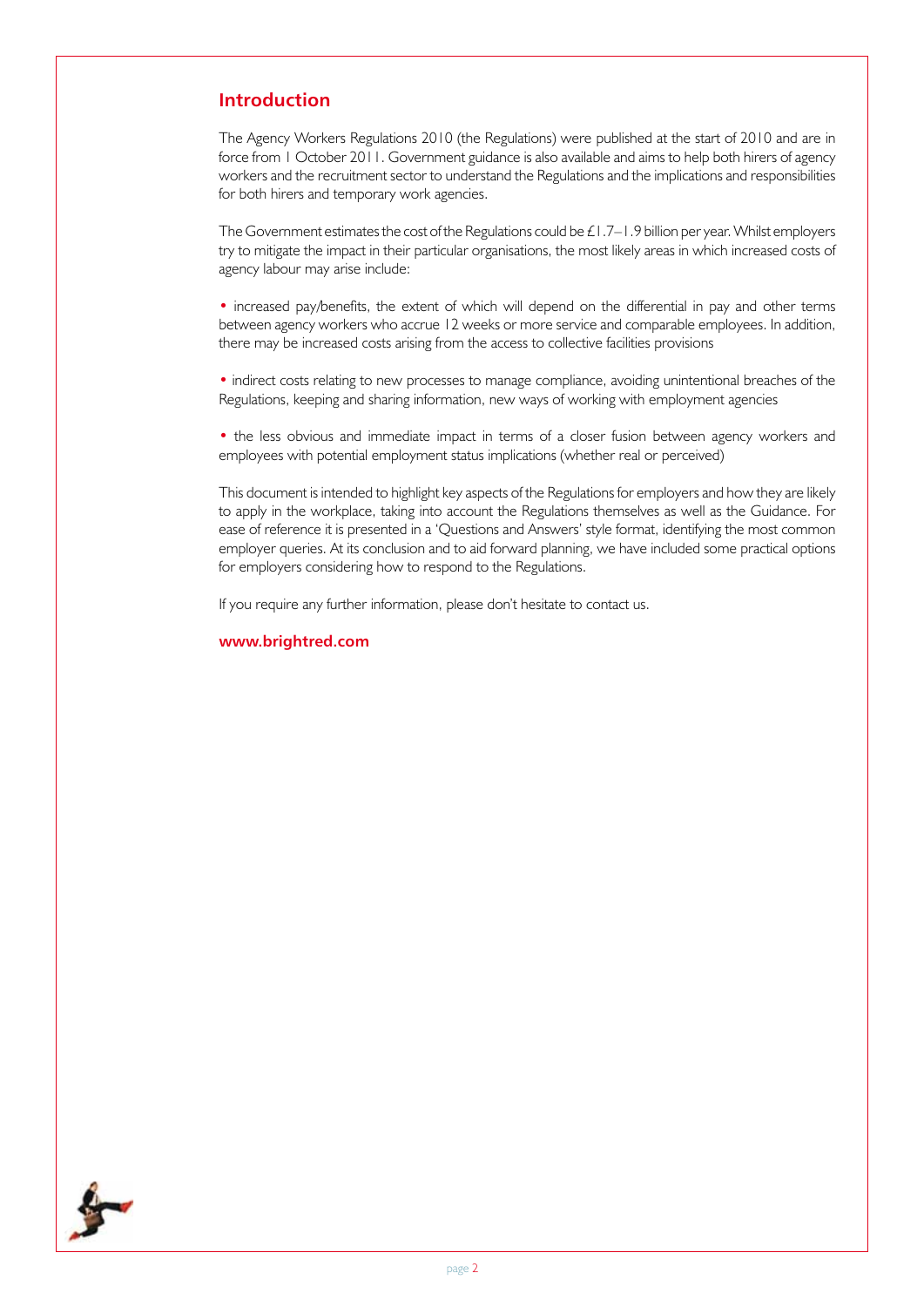# **Contents**

**The key changes introduced by the Agency Workers Regulations**

# **Who is an agency worker?**

# **Equal treatment**

- the scope of equal treatment
- bonus arrangements
- paying holiday entitlement in lieu
- contracting out and anti-avoidance

# **Comparators**

• who is a comparator?

# **Qualifying period**

- calculating the 12 week period
- the impact of break on continuity

# **Access to information about vacancies**

# **Access to facilities**

**Liability**

**Claims**

• the right to request a written statement

**Other changes introduced by the Regulations**

**Implementation**

**Responding to the agency workers regulations: options for hirers**

**Glossary of terms**

**Find out more**

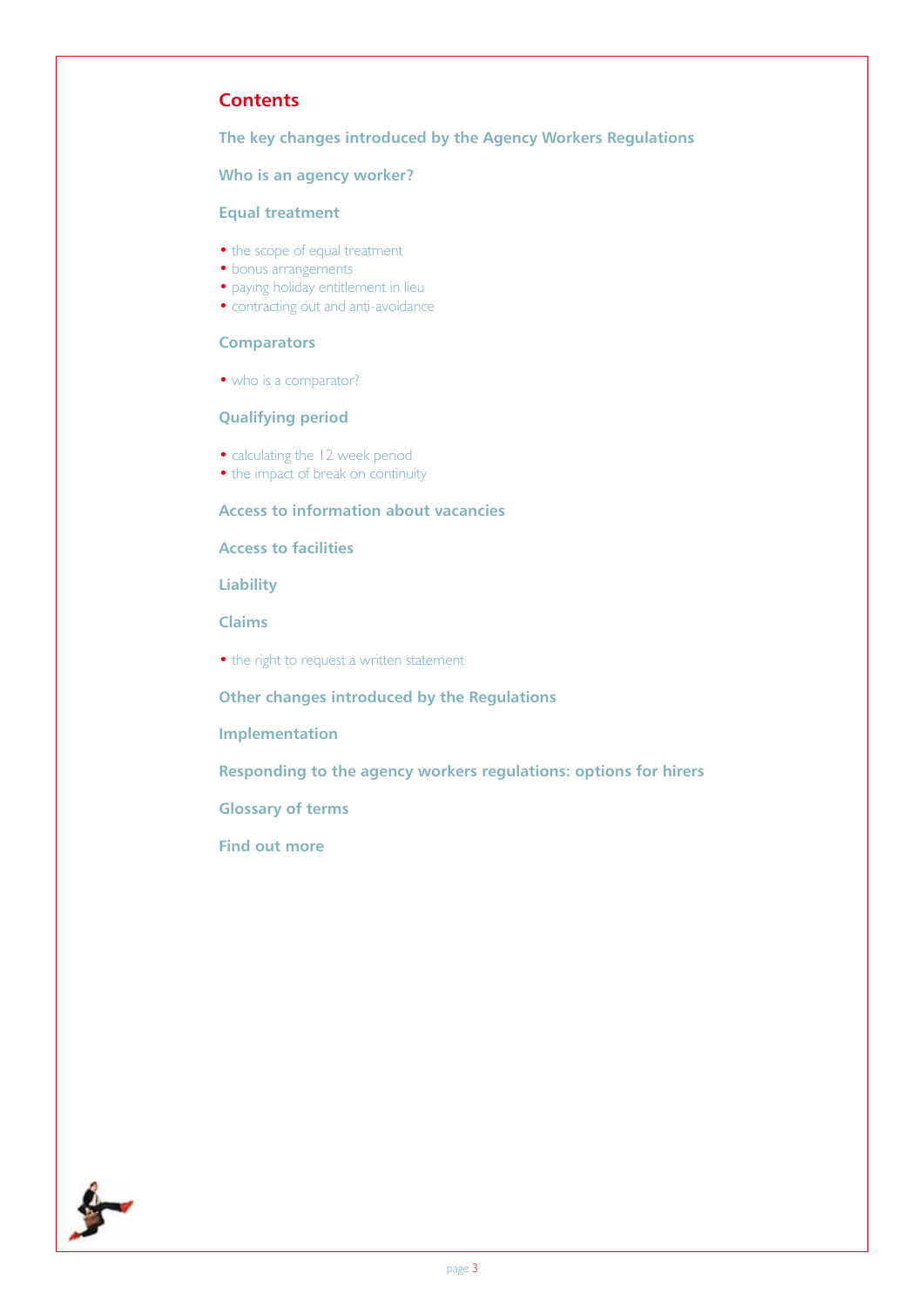# **The key changes introduced by the Agency Workers Regulations**

Set out below is a series of questions and answers which seek to explain the impact of the Regulations in frequently encountered situations (with simple 'at a glance' tables).

Please note: the Agency Workers Regulations (the Regulations) adopt the term 'agency worker' throughout, so the same terminology is used below, along with 'hirer', to mean the hiring company or end-user.

#### **Who is an agency worker?**

### **Q1. Across our organisation we use a wide variety of workers including contractors, agency temps, consultants and freelancers. Which of these is protected by the Regulations?**

From 1 October 2011, protection exists where an individual is supplied by a temporary work agency to work temporarily for and under the supervision and direction of a hirer. Agency workers supplied via intermediaries (such as master and neutral vendors and so called 'umbrella' companies) are also protected. However, the genuinely self-employed do not fall under the Regulations and are not protected, providing they are genuinely operating in business on their own account, in a business to business relationship with the hirer – whether that is as sole traders, through limited liability companies or self-employed partnerships.

Applying the provisions of the Regulations to the above question, it will depend on the circumstances and for example, whether the contractors, freelancers and consultants are genuinely self-employed. If they are not, they may be protected even where their contract is with the your business and not with a temporary work agency.

Where relevant, it is important to bear in mind that inter-group transfers of staff, where a worker is hired by various companies in the group or where one group company hires the worker via an agency and the worker then performs work for various companies in the group, are likely to be caught by the Regulations where the most likely explanation for the arrangement is an intention to avoid the Regulations. Secondment or loan arrangements are unlikely to be subject to the Regulations.

#### **Summary of protected agency workers**

| <b>Status of individual</b>                                     | Protected? |
|-----------------------------------------------------------------|------------|
| Supplied by temporary work agency                               | Yes        |
| Supplied by intermediaries (eg umbrella companies)              | Yes        |
| 'Sham' self-employed or Managed Service Contracts               | Yes        |
| Genuinely self-employed (contractors, consultants, freelancers) | No         |
| Genuine Managed Service Contracts                               | <b>No</b>  |
| Secondments                                                     | No         |

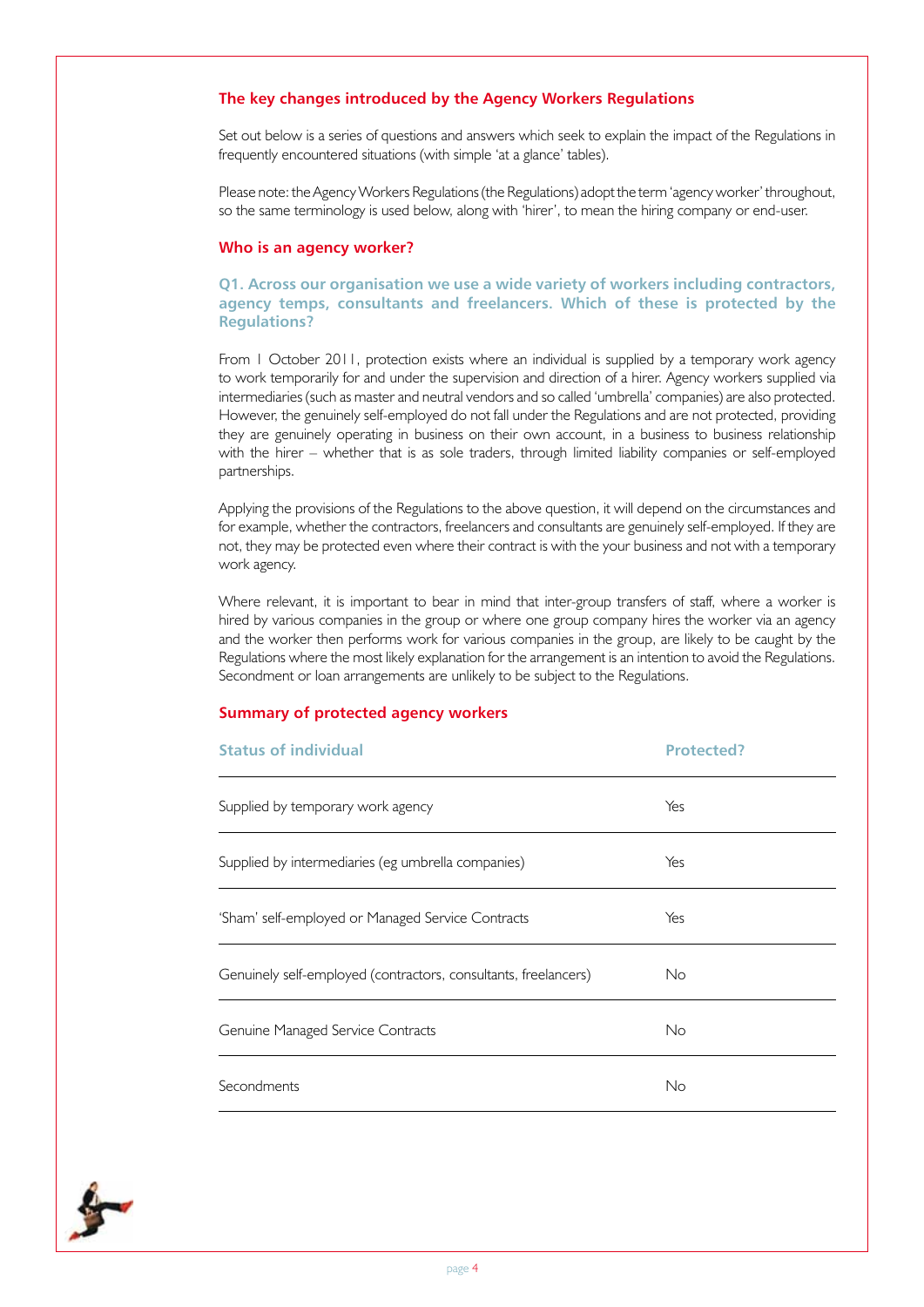## **Equal treatment**

## **Q2. Do agency workers qualify for 'equal treatment' with permanent employees under the Regulations?**

No. Reference to 'equal treatment' under the Regulations is a convenient, though somewhat misleading, shorthand for what the new legal rights mean. In summary, the Regulations do not entitle agency workers to full equality and do not impose an employment status between the agency workers and the hirer. In other words, they do not create a contract of employment with the agency worker.

A 12 week qualifying period applies before most (but not all) of the Regulations' benefits accrue and, thereafter, 'equal treatment' is limited to defined basic terms and conditions of work only.

After the qualifying period, agency workers must be afforded the same basic working and employment conditions as they would have received had they been directly recruited by the hirer to do the same job as an employee or a worker. This encompasses, for example, such key terms as pay, working time and holiday entitlements but excludes most payments normally associated with employment status, such as company sick pay and redundancy pay. Certain types of bonus payment, directly attributable to the quality or quantity of work done, are payable to an agency worker (see also Q3). An agency worker may also be eligible for some fixed cash benefits, such as luncheon vouchers.

The Regulations specifically exclude agency workers from any pension payments. Hirers nonetheless need to be aware that new pension rights are being introduced under the Pensions Act 2008 from 2012 and will apply to agency workers.

The last government stated that the right to equal treatment as regards pay enables consideration of pay as a whole so that, where the total pay 'package' of an agency worker is at least the same as the employee with whom they are comparing themselves, there may be no breach if certain other benefits or payments are excluded. There appears to be a number of reasons why such an approach is not correct or compatible with the Regulations, not least that the Regulations refer to 'the same' pay and benefits and also contain no apparent defence for hirers providing 'broadly similar' terms, nor any right to set-off more favourable terms. It seems likely, therefore, that even where agency workers are in receipt of some more favourable terms (were this to arise) they must nonetheless receive equal pay and benefits in other areas, potentially placing them at an overall advantage. It would be hoped, however, that in the context of a tribunal claim, a tribunal would allow the hirer or agency credit for aspects of the overall package where the agency worker was better off.

In addition to equal basic employment conditions, agency workers have the right to equal access to certain employee facilities (for example, the canteen) and to information about vacancies, if these are available to the hirer's employees or workers (see further Q9 and Q10 below). Note, however, that these two latter rights are immediately available from day one of the assignment.

#### **Summary of relevant pay and benefits**

Nature of pay/benefit **Agency worker entitlement?** Basic salary Yes Holiday (normal entitlement for employees) Yes Rest breaks/restrictions on night work Yes Company sick pay No

The table below identifies some of the more straightforward items falling within the definition of 'pay' or required benefits, but is not exhaustive.

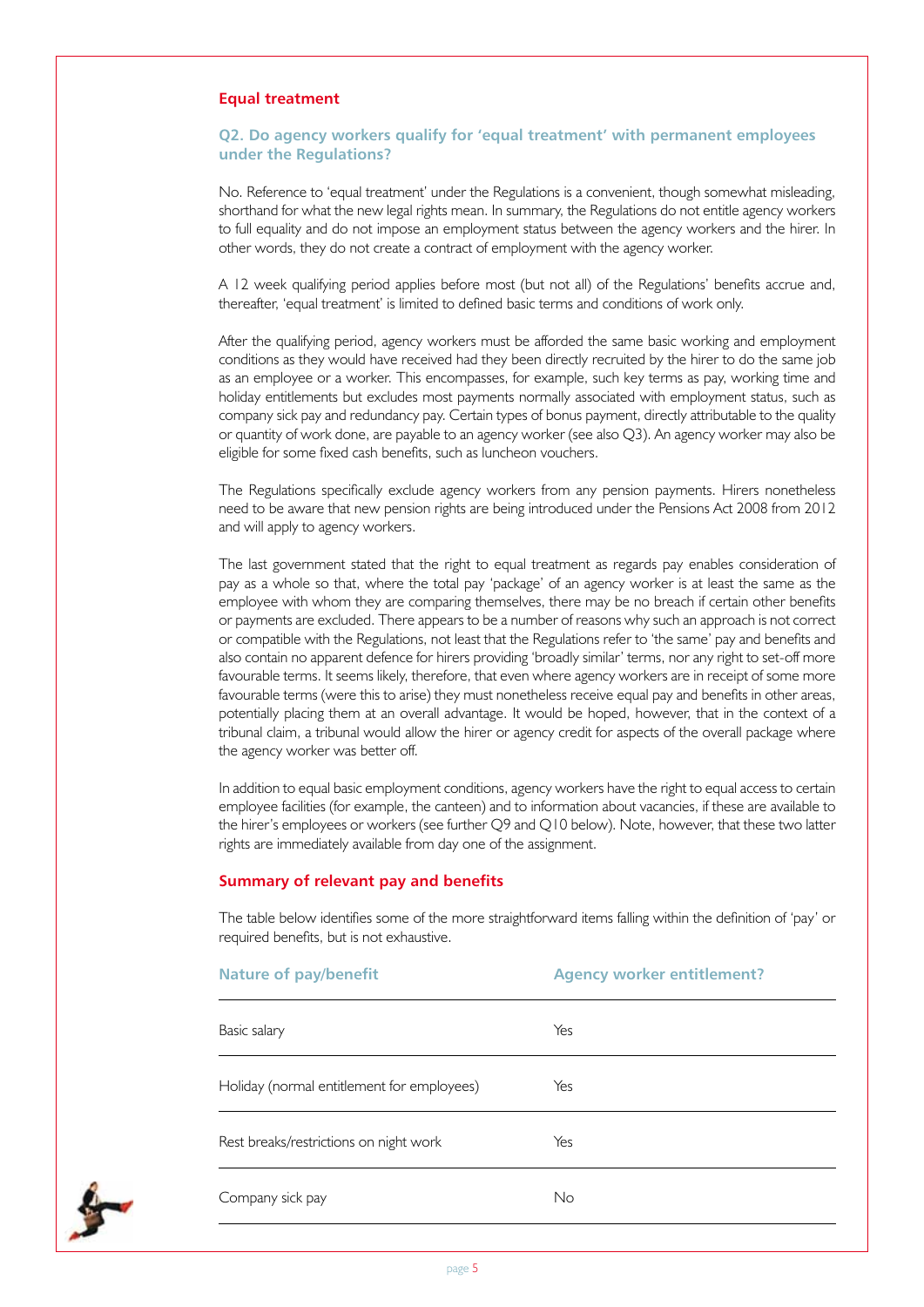| Redundancy pay (statutory or enhanced)            | No                                    |
|---------------------------------------------------|---------------------------------------|
| Maternity/paternity/adoption pay                  | No                                    |
| Pension                                           | $No*$                                 |
| Long-service or loyalty bonus                     | No                                    |
| Piece-work production target bonus                | Yes                                   |
| Luncheon vouchers                                 | Yes                                   |
| Access to on-site canteen or childcare facilities | Yes (but not if can justify $-Q(1)$ ) |

\*Separate provisions under the Pension Act 2008 will afford pension provision to agency workers from 2012.

#### **Q3. We operate a bonus scheme for our employees but do not open this up to agency workers. Must we do so?**

Certain bonuses are included under the Regulations' equal treatment principle and must be extended to agency workers. For example, a bonus directly attributable to the amount or quality of the work done is likely to be included, such as might arise for piece-work, whereas a bonus given solely to reward loyalty or long service may not. There is a specific exception for financial participation schemes (a scheme that distributes shares or options or a profit share scheme which distributes cash/shares). Therefore, answering this question will involve looking at the detail of, and the reasons for, the bonus.

Bonus schemes which operate with reference to both personal and company performance may prove particularly difficult. Whilst the Guidance suggests that such schemes may often fall in whole or in part within the definition of 'pay', in practice this will depend upon the rules of the particular scheme and how easy it is to identify the corporate and individual elements.

Note that a hirer can attach the same conditions to payment it does with other employees (for example, service criteria or still being engaged on the date the bonus falls due).

## **Q4. It would be far simpler for us if we could pay agency workers for some of their holiday entitlement, in lieu of them taking leave. Can we do that?**

Agency workers accrue rights to statutory minimum holiday entitlement set by the Working Time Regulations 1998 (28 days for a full-time worker) from the first day of assignment. The Agency is responsible for holiday pay in respect of such minimum entitlement. Any additional contractual leave entitlement accrues after the 12 weeks qualifying period. The Agency's ability to pay in lieu of untaken holiday holiday, over and above the statutory minimum, offers a pragmatic solution to a potential administrative headache, particularly where agency workers are engaged by multiple hirers. The Regulations do not expressly permit the rolling up of holiday pay in the hourly rate. However, this would seem to be permitted in relation to the contractual element and is referred to in the Guidance. Rolling up is unlikely to be possible for the statutory element as to do so would deny agency workers the opportunity of taking the leave from the outset.

At the end of an assignment it appears that agency workers may be paid in lieu for accrued but untaken holiday in the same way that the Working Time Regulations allow for this for employees.

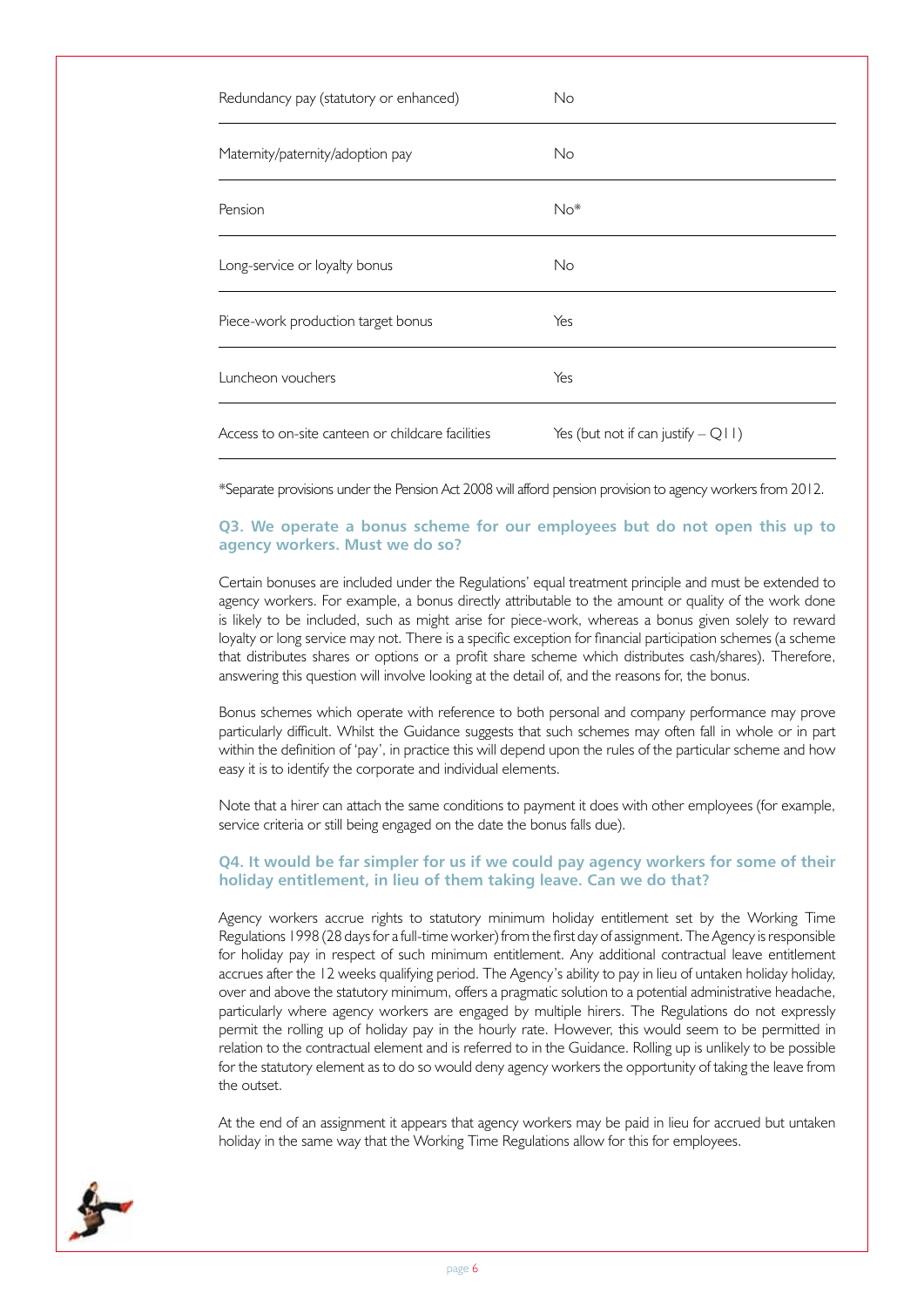#### **Nature of pay/benefit**

#### **Q5. Can agency workers contract out of the Regulations?**

No, this is expressly prohibited. Furthermore the Regulations provide for a fine of up to £5000 for avoidance arrangements which are designed to prevent the 12 week qualifying period being met; for example, were a hirer to intentionally rotate agency workers through substantively different assignments to break continuity. However, these anti-avoidance provisions only bite when the worker has completed two or more assignments or roles with the hirer or with connected hirers (they are connected where, for example, the first hirer has control of the second) and potentially require tribunals to investigate hirers' motives where assignments raise suspicion.

#### **Comparators**

## **Q6. Can an agency worker use an employee in another office or at another location as a comparator for 'basic terms and conditions'?**

Yes. The starting point for determining what basic terms the agency worker is due under the Regulations requires the hirer to consider what terms it would have offered ordinarily, had he/she been recruited as an employee or worker to do the same job (the 'as if' test). In other words, what pay and holidays would he/she ordinarily be offered, given his/her particular skills, qualifications and the role, had he/she been employed, or engaged as a worker, from the outset? This may be a straightforward question to answer where the hirer operates clear grading and pay scales. More often than not, however, the answer will not be immediately clear. This is where the use of a comparator is of assistance.

A comparable employee ('comparator') under the Regulations may be identified beyond the agency worker's immediate place of work if there is no employee undertaking the same or broadly similar work to that of the agency worker at that office or location. In that event, an agency worker may identify a comparator who works or is based at a different establishment, provided they otherwise satisfy the comparator criteria.

|                                                                     | <b>Comparator</b><br>for basic<br><b>T&amp;Cs (Q6)</b> | <b>Comparator</b><br>for access to for access to | <b>Comparator</b><br>vacancies (Q9) facilities (Q10) |
|---------------------------------------------------------------------|--------------------------------------------------------|--------------------------------------------------|------------------------------------------------------|
| Employee only                                                       | Yes*                                                   | No                                               | No                                                   |
| Employee or worker                                                  | No                                                     | Yes                                              | Yes                                                  |
| Working for and under the supervision<br>and direction of the hirer | Yes                                                    | Yes                                              | Yes                                                  |
| Engaged in same or<br>broadly similar work**                        | Yes                                                    | Yes                                              | Yes                                                  |
| Based at same establishment                                         | Yes                                                    | Yes                                              | Yes                                                  |
| Based at different establishment                                    | Yes                                                    | <b>No</b>                                        | Yes                                                  |
| Must still be employed/engaged                                      | Yes                                                    | Yes                                              | Yes                                                  |

#### **Who is a comparator?**



The Regulations provide that the hirer will be deemed to have complied with equal treatment in relation to basic terms where the agency worker is engaged on the same terms as a comparable employee,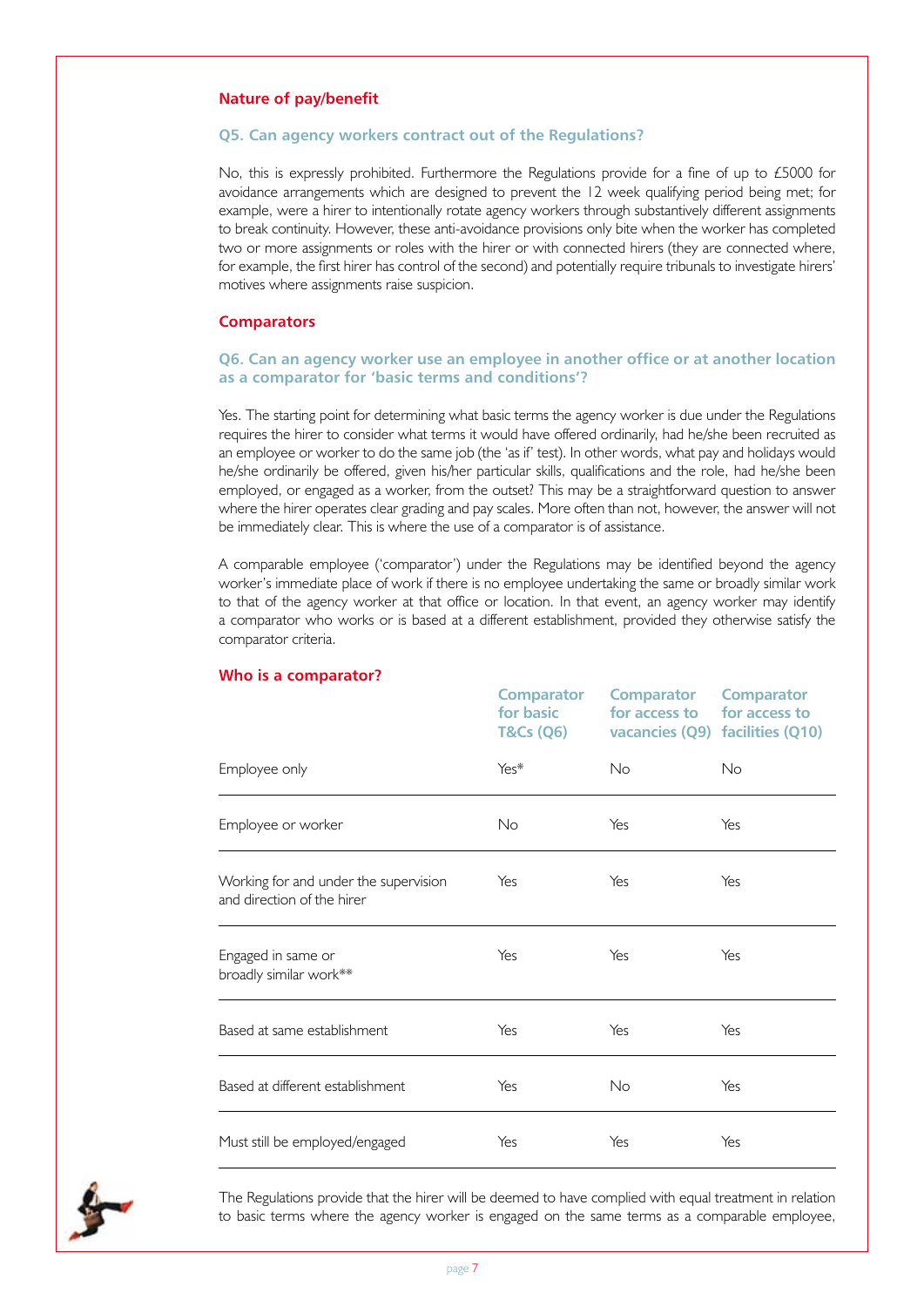providing that comparator's terms reflect typical contractual terms in the hirer's organisation.

For further information on who is a comparable employee for these 'deemed compliance' purposes (there are three different definitions of comparator in the Regulations), please see the table above. In this instance, comparison across different locations and offices is permitted.

\* The 'as if' comparison can be made with both employees and workers, but, confusingly, the comparator for deemed compliance must be an employee.

\*\*Qualification and skills can be taken into account, where relevant.

## **Qualifying period**

**Q7. Does an agency worker have to accrue the 12 weeks qualifying service with the same agency?**

No. The way in which the Regulations are drafted means that qualification for equal basic terms and conditions is dependent on 12 calendar weeks' service in the same role with the same hirer (as opposed to with the same agency). As service accrues in calendar weeks and not by hours worked, an agency worker working with different agencies who each place him with the same hirer in the same role for just one day per week (perhaps for only an hour or so) in a 12 week period, will qualify for 'equal treatment'. In practice, this requires hirers to keep much better records of agency worker placements and also to share that information between each other, not withstanding administrative difficulties and costs.

#### **Q8. What happens if the agency worker falls ill or fails to complete a full 12 weeks for that or some other reason?**

The right to equal treatment in basic terms and conditions is only be triggered when the agency worker has accrued 12 continuous calendar weeks' service in the same role. But, in deciding whether service has been 'continuous', the Regulations provide that a break between assignments of 6 weeks or less shall not break continuity for qualification purposes when the worker returns to the same role with the hirer.

Continuity is broken in the event of any break of more than 6 weeks during or between assignments in the same job. Continuity is also broken upon commencement of a new and substantively different role and where the agency has informed the worker in writing of the new work type. In either case the 12 week qualifying period will be reset (subject to the anti-avoidance measures referred to in Q5 above).

However, there are a number of circumstances where absence will pause the qualifying 'clock', rather than reset it to zero. One such example is sickness absence. Where agency workers are absent due to (medically certified) sickness absence, the qualifying period resumes on their return to work – providing this occurs within 28 weeks. Another example is where there is a planned and customary workplace closure at the hirer, such as a summer or Christmas shutdown or in the event of industrial action. Time off for holiday and jury service is also included.

The position is different in the case of pregnancy and maternity related absence, maternity leave, adoption leave and paternity leave. In such circumstances, the qualifying period is not paused but is deemed to continue to run for the original intended duration of the assignment or likely duration (whichever is longer).

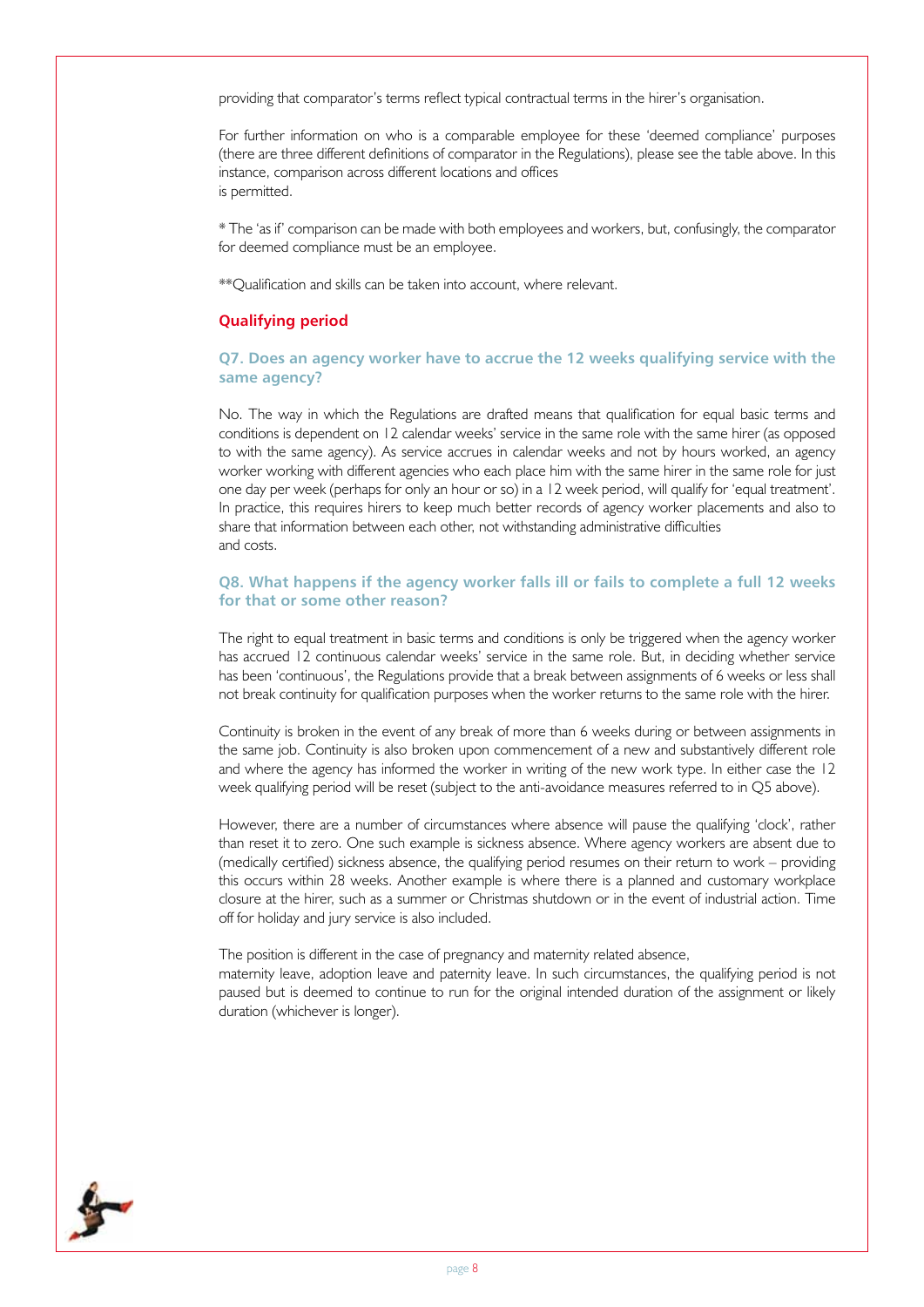# **Consequences of absence on qualifying period – some examples**

**Circumstance of absence Effect on continuity of 12 week qualifying period**

| Illness or injury               | Paused (for up to 28 weeks) |
|---------------------------------|-----------------------------|
| Public duties (eg jury service) | Paused                      |
| Planned workplace closure       | Paused                      |
| Industrial action               | Paused                      |
| Annual leave                    | Paused                      |
| Pregnancy related sickness      | Continues to run            |

# **Access to information about vacancies**

**Q9. Our organisation posts any job vacancies on specific pages of an intranet according to job type but these pages are not generally accessible to agency workers. Do we need to take further steps to bring any such vacancies to the attention of our agency workers?**

Agency workers are entitled, from day one of an assignment, to be informed by the hirer of any relevant vacant posts in the organisation, to give them the same opportunity as a comparable employee or worker to find permanent employment. For further information on who is a comparator, please see the table at Q6.

Agency workers must therefore have the same access to information regarding vacancies posted on the hirer's intranet or notice boards as their comparator and should be included in any additional steps taken to advertise a position internally (for example, use of e-mail, newsletter, etc). The inclusion of the word 'relevant' means that a hirer would not normally be obliged to inform, say, an administrator, of a director level vacancy.

The Guidance makes clear that there are no vacancies (and therefore no breach) where a hirer is carrying out an internal reorganisation and there is a headcount freeze.

#### **Access to facilities**

#### **Q10. As an organisation we operate a childcare facility for staff. There is currently a waiting list of 6 months. Must we make any special provision for agency workers?**

The Regulations provide that, from day one of an assignment, an agency worker must be treated no less favourably than a comparator in relation to access to collective facilities, such as child care facilities, unless this can be justified on objective grounds. For further information on who is a comparator, please see the table at Q6. Provided that agency workers are given the same access to the hirer's waiting list as permanent staff, it will comply with this requirement, despite the reduced opportunity for reaching the top of any waiting list. Note that in addition to childcare facilities, similar rights exist in respect of other collective facilities and amenities including transport and canteen facilities (see table below). Cost alone is unlikely to present a legitimate ground upon which to justify refusal.

A non-exhaustive list of facilities identified in the Guidance includes:

canteen or similar facility\*\* waiting room workplace crèche mother and baby room transport services example and transport services prayer room toilet/shower facilities food and drinks machines staff common room car parking

\*\* right is to access, not necessarily to subsidy

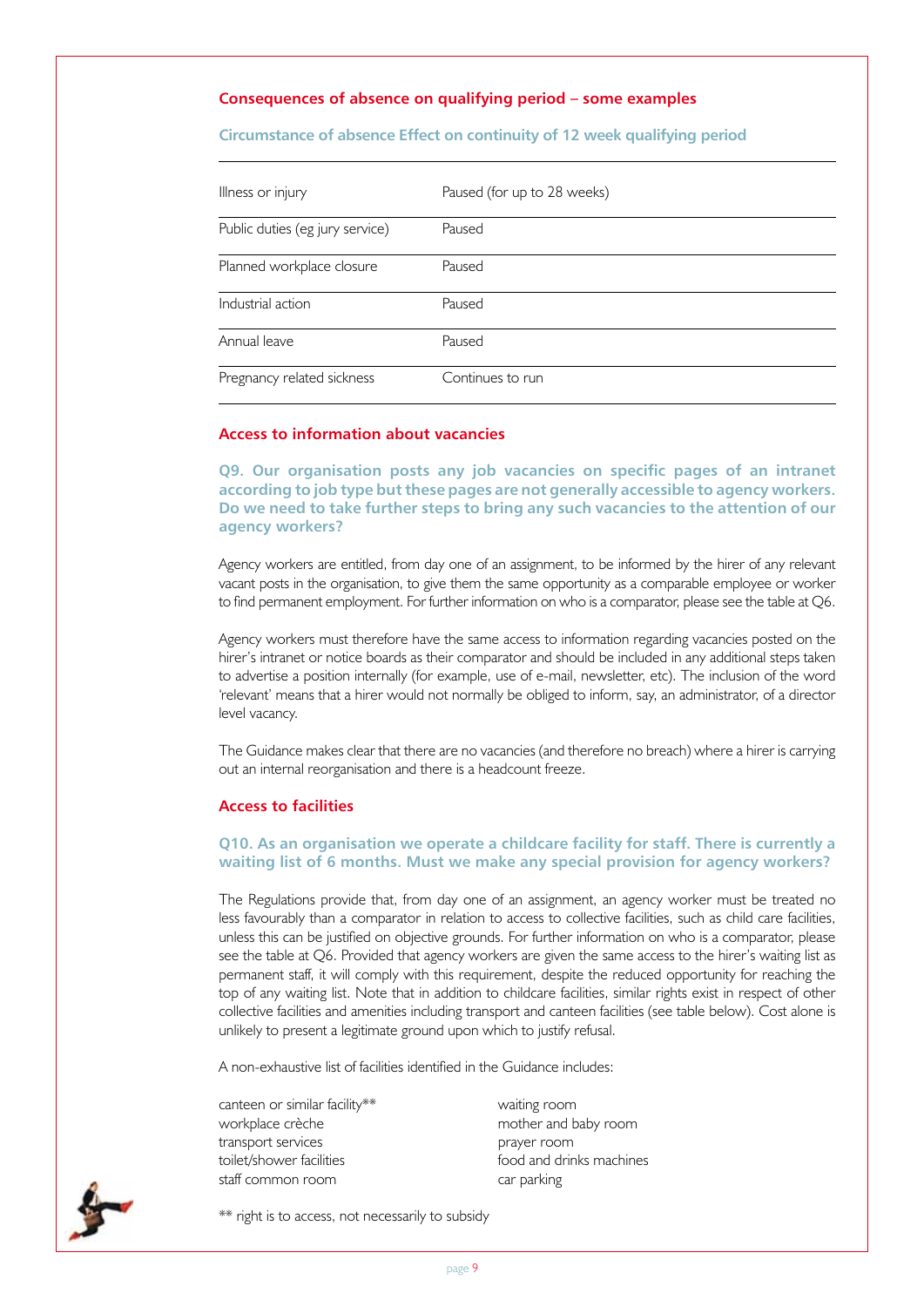### **Liability**

### **Q11. Who is liable if a qualifying agency worker believes he or she is receiving less favourable treatment than comparable employees doing the same job?**

Initial responsibility for ensuring equal treatment for agency workers after 12 weeks lies with the agency. It is extremely important, therefore, that agencies pursue and then review the job information provided by the hirer. The Regulations specifically provide for agencies to obtain (or take reasonable steps to obtain) relevant information from thehirer about the basic working and employment conditions they apply and details of any comparable employee. The Guidance emphasises the need for exchange of information between agencies and intermediaries, workers and agencies (where there have been previous assignments with a hirer) and between hirers and the agencies. Where the agency has done this and has acted reasonably in setting appropriate conditions for the agency worker, once the qualifying period has ended, liability for breach will be likely to lie with the hirer. An employment tribunal is otherwise able to apportion blame if it considers more than one party is at fault.

Liability in relation to access to facilities and information about vacancies (see Q9 and Q10) is the sole responsibility of the hirer.

In addition, agency workers are protected from any detriment, caused by the hirer or agency, on the grounds that they brought proceedings or contributed to another workers' proceedings, requested a written statement (see Q12) or otherwise asserted their rights under the Regulations. Expect some agency workers to try and use this protection where an assignment is ended against a backdrop of disagreement and acrimony (even where such acrimony has no connection with their Regulation rights).

There is no maximum limit to any compensation awarded to successful claimants but a minimum award of two weeks' pay should normally be awarded by the tribunal in relation to a failure to provide equal terms and conditions.

## **Claims**

### **Q12. If an agency or hirer receives a complaint from an agency worker who believes they are receiving less favourable terms to comparable permanent employees, how should they respond?**

On completion of the qualifying period and providing the assignment is ongoing,an agency worker is entitled to lodge a written request with the agency for:

• relevant information relating to the basic working and employment conditions in force in the hirer

• the factors the agency considered when determining the basic working and employment conditions applicable to the agency worker, and

• in certain circumstances, the basis on which a comparable employee was identified and the relevant terms and conditions applicable to that comparable employee/worker.

A written statement containing this information must be provided by the agency within 28 days of its receipt of the written request. If it is not, after 30 days of making the request the agency worker may instead refer a request to the hirer, seeking a written statement containing information relating to the relevant basic working and employment conditions of the hirer's workers. Again, a response time of 28 days applies to the hirer.

If a complaint cannot be resolved by the above means, or by agreement between the parties, an agency worker may bring a complaint in the employment tribunal regarding the alleged less favourable treatment, however requesting a written statement is not a precondition to bringing a claim. The tribunal may draw inference from any failings on the part of the agency or hirer (as applicable) to provide the relevant requested information.

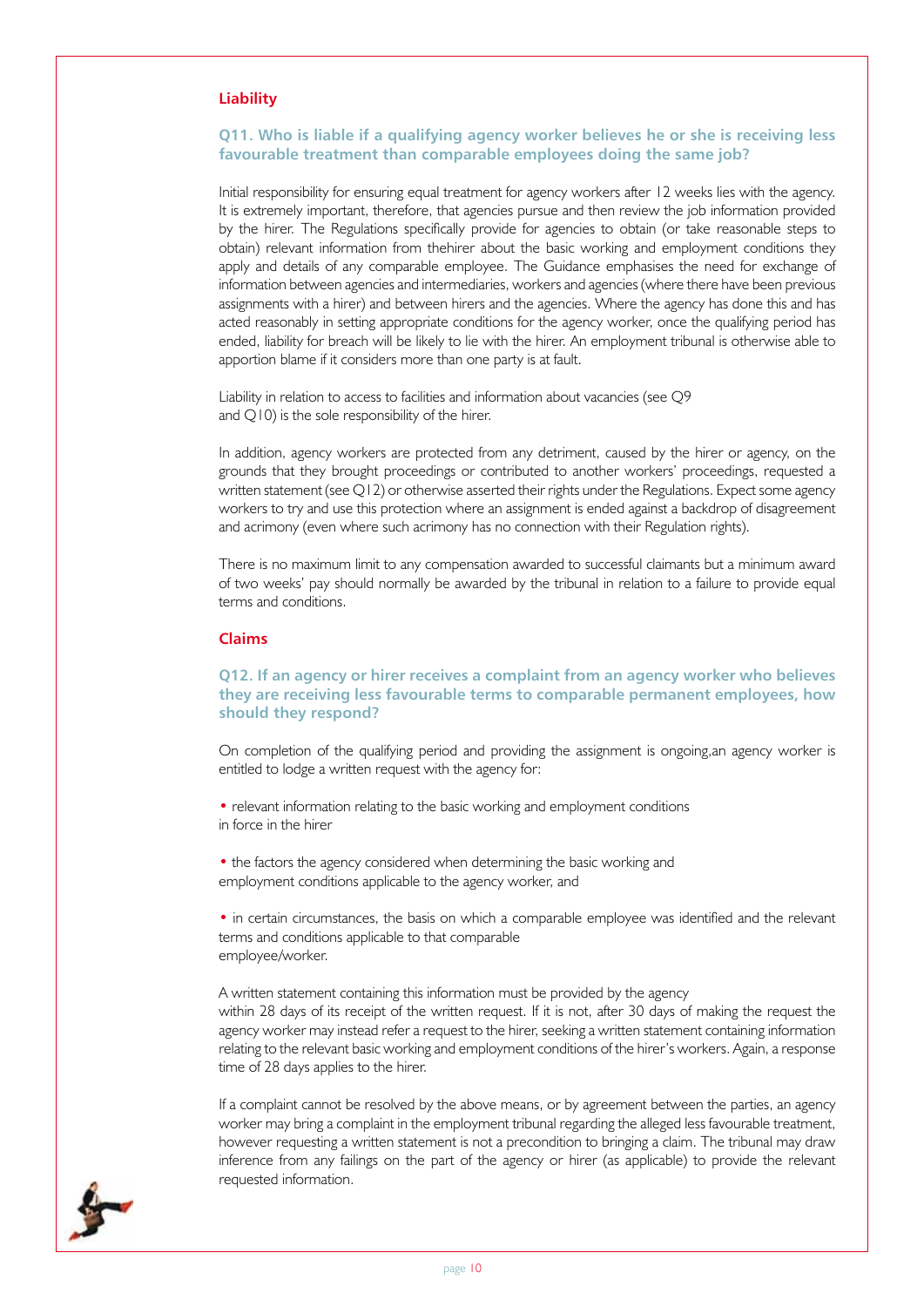If a complaint refers to an alleged failure to allow access to the 'day one' rights (access to collective facilities and to information about vacancies), a similar mechanism is provided for the agency worker to direct any written requests for relevant information to the hirer.

The hirer is solely liable for these matters (see Q11).

## **Summary of information requests from agency worker**

| Step 1                                   | To whom | For what                                                                                                   | <b>Response time</b>                     |
|------------------------------------------|---------|------------------------------------------------------------------------------------------------------------|------------------------------------------|
| Agency worker submits<br>written request | Agency  | A written statement relating<br>to the basic working and<br>employment conditions in<br>force in the hirer | 28 days from<br>receipt by the<br>agency |

#### **If no response within 30 days of making the request:**

| Step 1                                   | To whom | For what                                                                                                   | <b>Response time</b>                    |
|------------------------------------------|---------|------------------------------------------------------------------------------------------------------------|-----------------------------------------|
| Agency worker submits<br>written request | Hirer   | A written statement relating<br>to the basic working and<br>employment conditions in<br>force in the hirer | 28 days from<br>receipt by the<br>hirer |

# **Other changes introduced by the Regulations**

## **Q13. Are there any other changes introduced by the Regulations of which employers should be aware?**

Yes. The Regulations add to the list of information that must be given during collective redundancy, TUPE and some other statutory consultation. Specifically, when disclosing written information to worker representatives for the purposes of consultation, hirers are additionally required to state the total number of agency workers engaged, the areas of the business in which they are engaged and the type of work they are contracted to undertake. In addition, there is a requirement to disclose information regarding agency workers to recognised unions for collective bargaining purposes. The Regulations also provide a right to paid time off for ante-natal appointments and consolidate other health and safety duties in relation to pregnant and new mothers. For instance, there is a duty:

• to provide reasonable alternative work where a pregnant agency worker could not for a health and safety reason fulfil her role, and

• pay her for the duration of that assignment if no such alternative exists.

#### **Implementation**

## **Q14. Where an agency worker has already worked for the organisation for more than 12 weeks in the same role, do they immediately qualify for equal treatment from 1 October 2011?**

The Regulations are in force from 1 October 2011. However, time spent by an agency worker on assignment before that date does not count towards the 12 week qualifying period. Counting 12 weeks forward from the date of implementation results in the week commencing 25 December 2011 as the earliest date for qualifying for equal treatment.

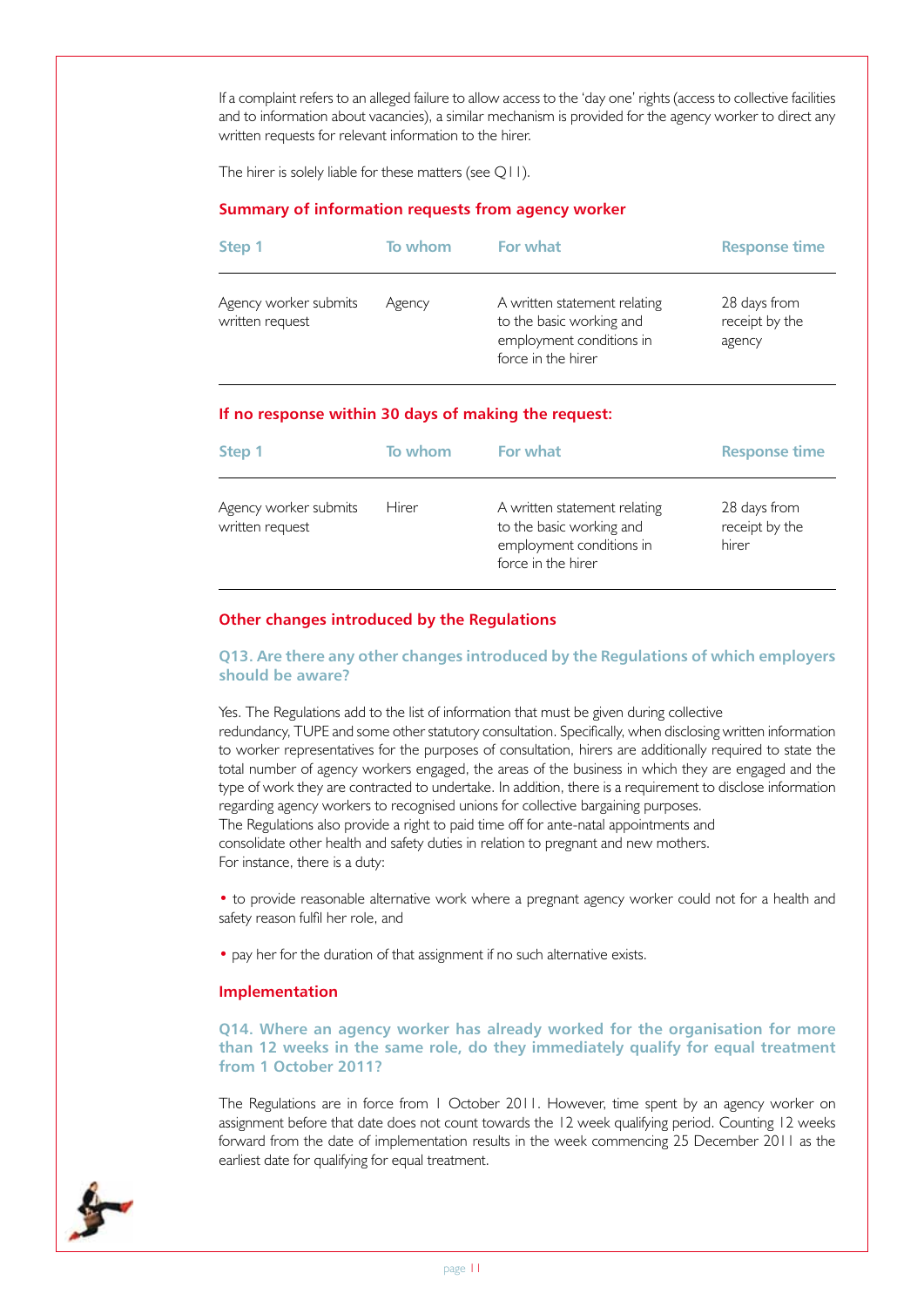# **Responding to the agency workers regulations: options for hirers**

# **Analyse the organisation's use of agency workers**

As a first step, it is suggested that hirers fully understand their current (and future) needs for agency workers and the costs associated with meeting this need. Such analysis will better inform how the organisation can or should respond to the Regulations. Amongst other information, the assessment should identify the number of workers involved, the reasons for their use, costs, the nature of any contractual commitments with agencies (including notice clauses) and the practical process by which agency labour is hired (including who decides when and how agency workers are engaged). The latter information is important given that many hirers will centralise decisions over the use of, and pay and conditions for, agency workers going forwards, in order to manage compliance with the Regulations.

## **Identify pay and holiday differentials**

In addition to collecting information on the organisation's use of agency workers, hirers should assess pay and holiday differentials between agency workers and comparable employees to clarify the risk of future equal treatment claims, including any 'hot spots' where differentials are high. Identifying collective facilities offered by the hirer, and the impact of permitting access to them by agency workers, as well as considering how the right to access information on vacancies could be handled, should also form part of this exercise.

#### **Some options for hirers**

From our work with clients, we believe that the majority of hirers do not use agency workers as a device to avoid employment protection legislation. They do so as they need flexible labour and in the UK there are around 1.3 million workers who are ready to provide that labour. But, given the changes introduced by the Regulations, hirers do now need to review their options when responding. To help inform such a review, we have set out some potential options below in the expectation that hirers will consider such issues 'in the round', including assessing their impact on fairness and employee relations more generally, before deciding on the best approach for their organisation.

## **1. Terminate all agency worker contracts at 11 weeks and ensure there is an effective break of more than 6 weeks to 'stop the clock' on qualifying period.**

While this option works in theory, it may not be manageable in practice and risks breaching the antiavoidance provisions which are aimed at penalising hirers where they intentionally structure assignments to avoid the Regulations (see Q5); for example, should an agency worker return a third time to the same role having been terminated at 11 weeks on two previous occasions with 7 week intervening gaps. As a result, rigorous processes would need to be in place to avoid an inadvertent breach of these provisions. Hirers tempted by this option should also remember the right of access to collective facilities and information about vacancies (Q9 and Q10 above) which would still apply from day one of the assignment. Finally, successive assignments in the same role could suggest a medium term staffing need. If so, the cost of repeated training of new agency staff and the administrative burden associated with this approach may push hirers to consider an alternative solution, such as fixed term employment.

# **2. Reduce reliance on agency workers by setting up an in-house 'bank' of casual workers or directly recruiting temporary workers to address flexible labour demands.**

Such in-house arrangements fall outside the scope of the Regulations, unless the most likely explanation for any such arrangement is an intention to avoid the Regulations, in which case it may be open to challenge (see Q1 above). In any event this should not be embarked upon lightly given the practical, legal and employee relations issues. In principle, while it is possible to offer lower terms to in-house flexible labour (when compared to permanent employees), in practice, equal pay, discrimination laws and other legal protection will limit the degree of flexibility. Many hirers do not want the burden of sourcing such labour and there might be headcount constraints. In addition, hirers would need to manage their employment and worker rights and tax status, for example, unfair dismissal and redundancy rights for those with employee status.

#### **3. Set up a master/neutral vendor agreement with one agency.**

While such an arrangement is not exempt from the Regulations, it does provide a single point of contact for sourcing agency workers. This offers greater simplicity and can make sense from a risk management perspective, by streamlining the sharing of information, as well as sharing the burden of compliance.

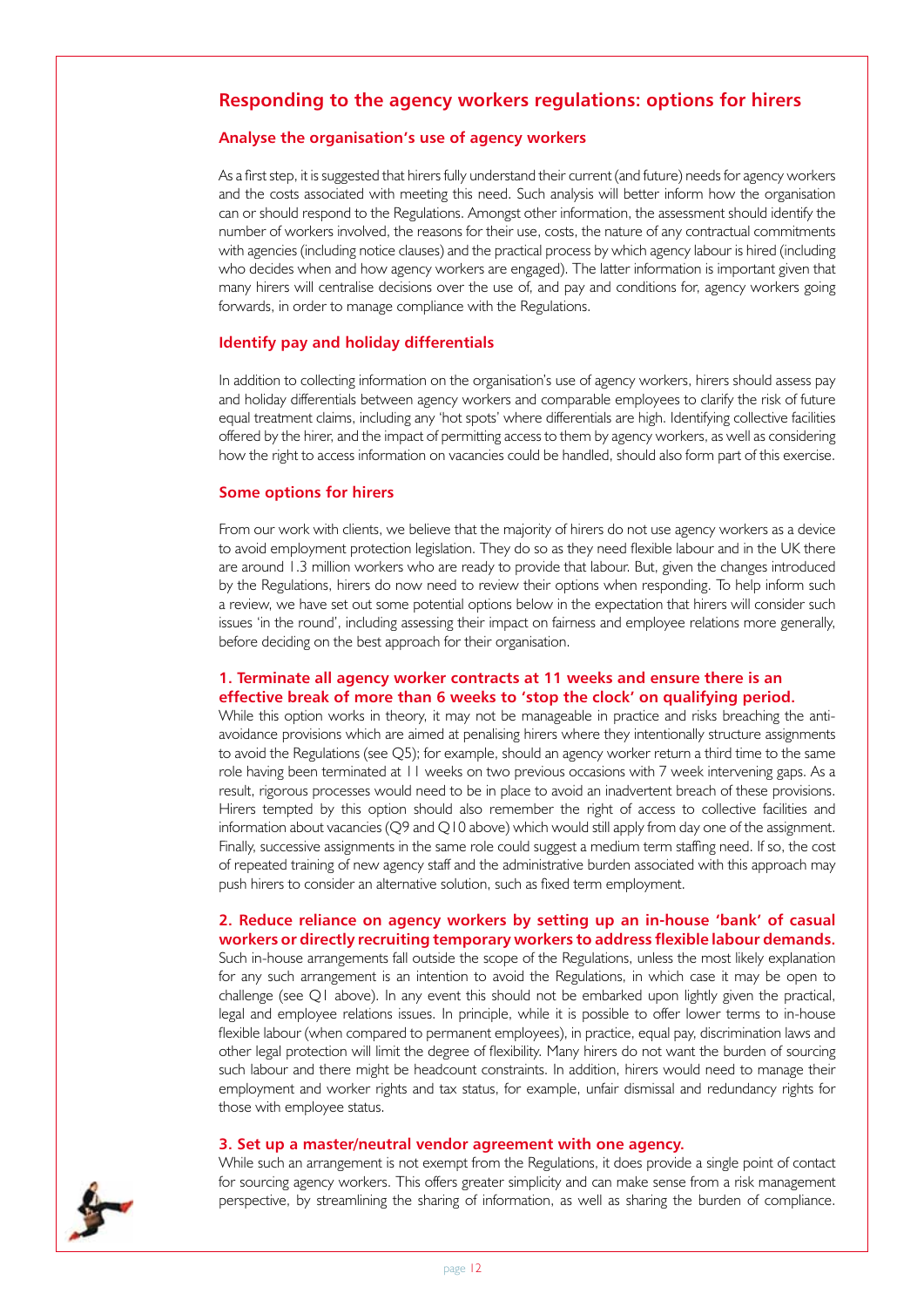In addition, it may present an opportunity for hirers to re-negotiate rates. In order to benefit from this arrangement, hirers need to set up of effective processes with the agency to share information, for example, around benchmarking comparators, to track the 12 week qualification period and to identify the period for potential claims to be brought. Importantly, data protection and confidentiality provisions should also be agreed with the agency, together with possible indemnities in the event of a breach, given the degree of personal information that could be shared between the parties.

# **4. Consider using 'managed service contracts' (MSC) for the delivery of certain services.**

A MSC provider will be responsible for delivering an entire service for a client (such as catering), will supervise and direct the workers itself and, as such, the workers do not fall under the scope of the Regulations. This will usually only work in circumstances where the hirer is comfortable with a third party managing staff or operations and may be suited to activities which are not business critical.

#### **5. Consider the 'managed service contract plus' option.**

Taking the above MSC approach further, where a hirer has regular and high use of agency workers in a defined service area, it might decide to set up an 'in house' MSC. Existing agency workers are offered employment with the hirer and, as employees, have no entitlement under the Regulations (similar to option 2 above). Alternatively, the hirer could set up a new company in- or outside the hirer's corporate structure and the 'NewCo' would employ the agency workers and offer their services back to the hirer on a MSC basis. One advantage of the 'in house' or 'NewCo' MSC approach is that it puts, on a clear basis, the terms on which the former agency workers are engaged without the burden of sharing information with an external agency. However, it also brings with it employment or worker status rights and legal protection. Further, if the hirer assumed 'control' of the staff, the MSC exception would no longer apply and the 'New Co' would probably be acting as an agency itself.

#### **6. Negotiate contracts with genuinely self-employed individuals or limited company contractors.**

Such individuals are not protected by the Regulations, providing they are genuinely operating in business on their own account. For some sectors already used to sourcing freelancers and the like, this may be an easier option. However, it does involve an administrative burden and may not be deemed worthwhile where there is a low risk of any claim under the Regulations (for example, where agency workers' total compensation is typically higher than comparable employees).

#### **7. Explore the 'Swedish derogation' with an agency.**

The Regulation's equal treatment pay provisions do not apply if the agency employs the worker on a permanent contract. This is known as the 'Swedish derogation'. There are some conditions, for example, the level of pay between assignments should be at least 50% of on-assignment pay and not below the national minimum wage. Realistically, this will only be viable for an agency where their margin is higher, to offset the risk of work not being available at certain times, or where work is plentiful.

#### **8. Identify exclusive agency worker roles.**

With this option, the potential argument under the Regulations is an absence of comparable employees in the organisation who do the same or similar job as the agency worker. For example, where agency workers occupy specific roles exclusively, with no comparators for the purposes of equal treatment. However, this 'exclusivity' must stand up to scrutiny; merely placing labels on roles or grades will not suffice. Given that agency workers can seek comparators in different work locations, this approach must also be capable of defence beyond individual workplaces. This interpretation of the Regulations is also literal in approach and there is a risk that tribunals may simply disagree and extend the equal treatment right to such 'exclusive' agency workers

#### **9. Manage the risk over time.**

For those hirers with a low risk profile under the Regulations, for example, where the use of agency workers is limited or the pay differential is insignificant, adopting a 'wait and see' approach may be pragmatic.

#### **10. Live with it.**

Many organisations may conclude that working with the Regulations is a better option. In order to do so effectively, however, prudent hirers will have reviewed carefully their staffing needs and where agency labour can be engaged most effectively and economically.